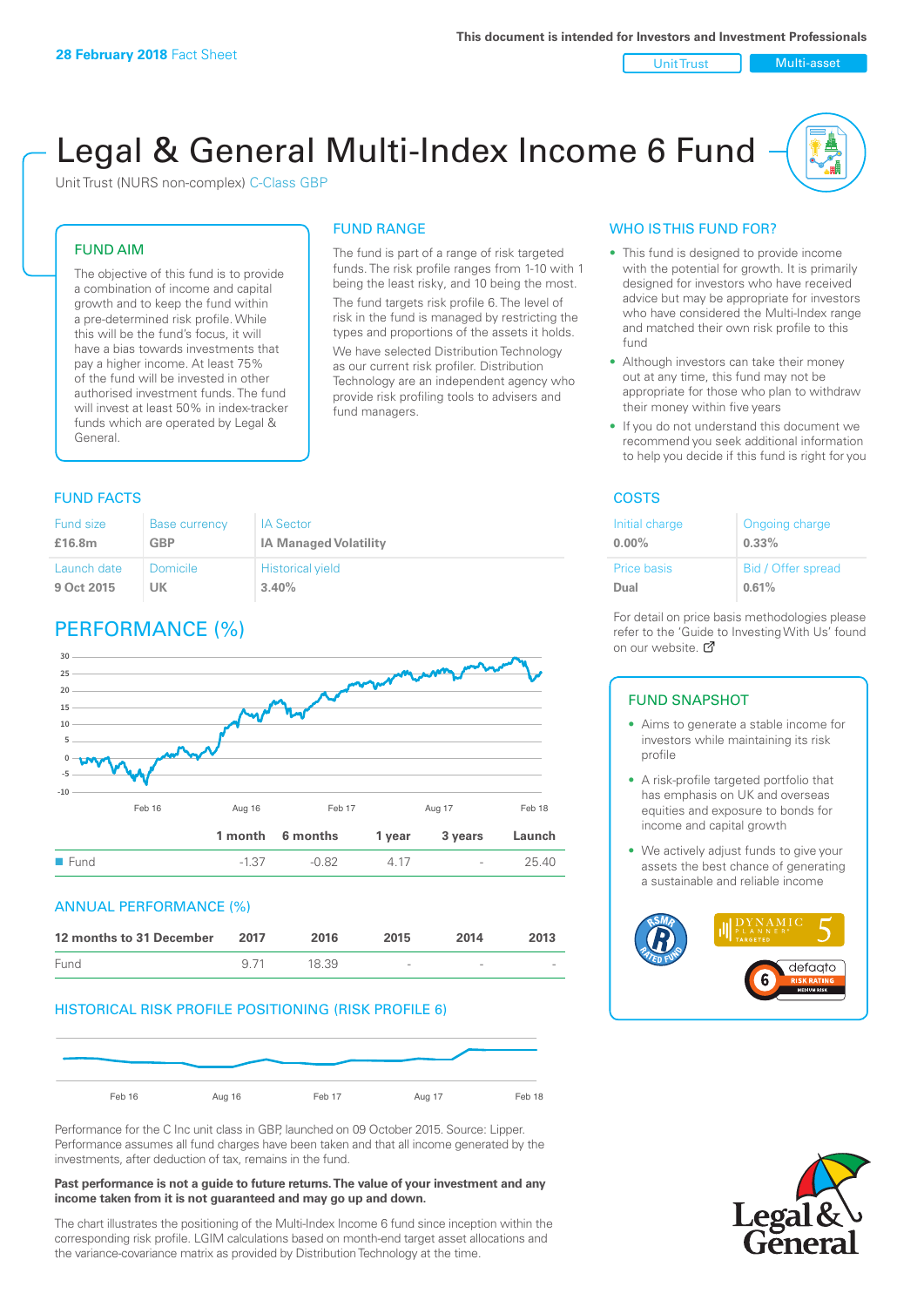# Legal & General Multi-Index Income 6 Fund

Unit Trust (NURS non-complex) C-Class GBP

## PORTFOLIO BREAKDOWN

All data source LGIM unless otherwise stated. Totals may not sum due to rounding.





#### FUND MANAGERS

The fund managers have responsibility for managing the multi-index fund range. They are part of the Multi-Asset Funds (MAF) team in LGIM. This team focuses on designing and managing multi-asset funds that are tailored to match the specific objectives of various client types. The team sits within a wider Asset Allocation team which combines both depth of experience with a broad range of expertise from different fields, including fund management, investment consulting and risk management roles.

# TOP 10 HOLDINGS (%)

| <b>L&amp;G UK Index Trust</b>                                    | 9.6 |
|------------------------------------------------------------------|-----|
| L&G Emerging Markets Government Bond (Local Currency) Index Fund | 8.1 |
| L&G Emerging Markets Government Bond (US\$) Index Fund           | 7.4 |
| iShares UK Dividend UCITS ETF                                    | 7.2 |
| <b>L&amp;G US Index Trust</b>                                    | 7.2 |
| <b>L&amp;G Pacific Index Trust</b>                               | 6.5 |
| L&G High Income Trust                                            | 6.4 |
| L&G European Index Trust                                         | 5.9 |
| <b>LGIM Global Corporate Bond Fund</b>                           | 5.0 |
| <b>LGIM Sterling Liquidity Fund Class 1</b>                      | 4.7 |